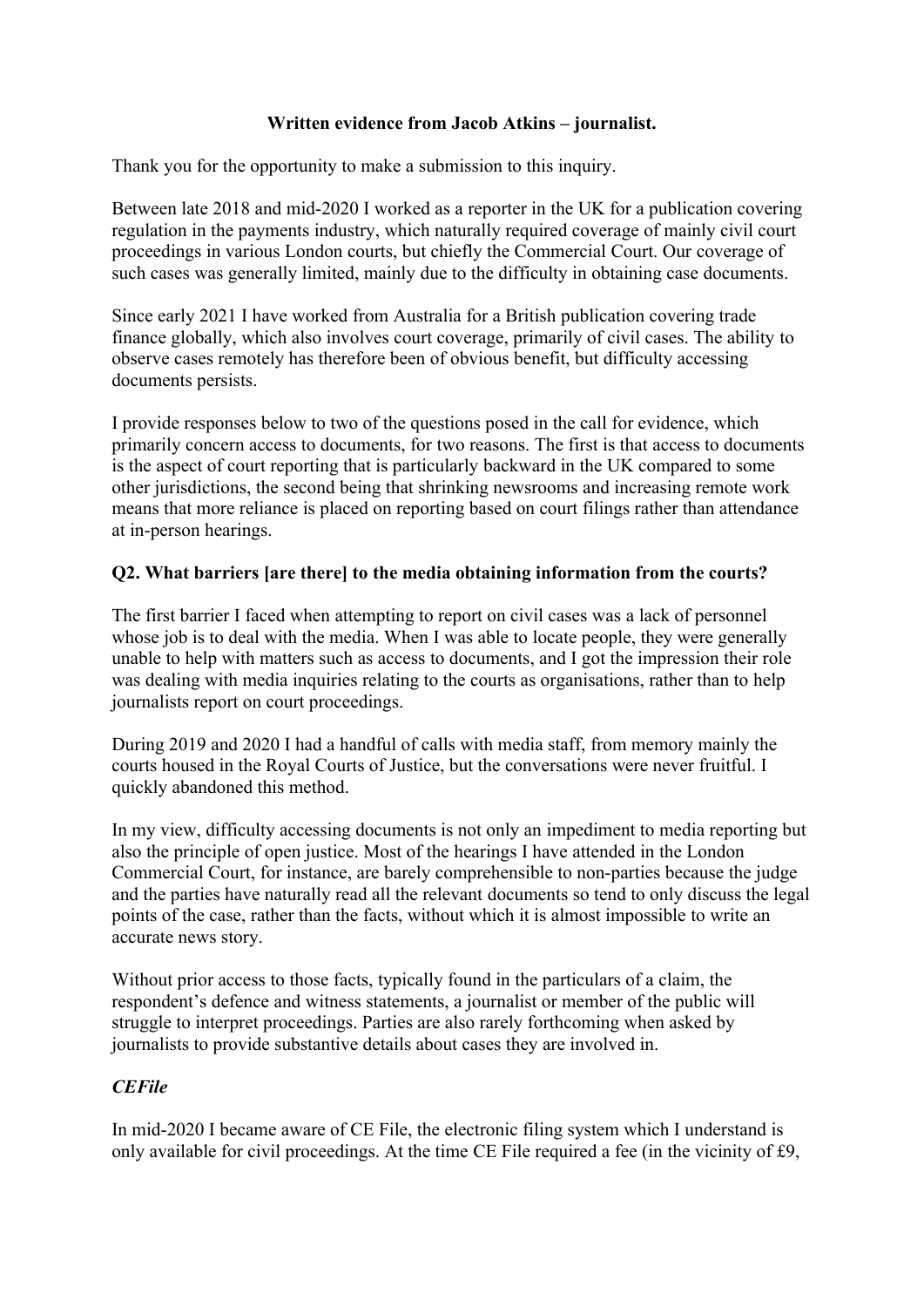from memory) to even conduct a search for records. A fee is no longer required for searches, but a flat fee of £11 per document applies when requesting access to documents.

CE File could become the basis for an acceptable system (as outlined below), however at present it has the following drawbacks:

- The £11 per document fee quickly leads to prohibitive cumulative costs for newsrooms that require document access even semi-regularly.
- The fee will be an even more significant impediment to freelance journalists, of which there are a large number in the UK.
- This fee applies irregardless of the length of the document. For example, a 30-page particulars of claim is the same price as a two-page order, which seems unlikely to be a fair or accurate reflection of the costs of maintaining the system, especially given it seems most documents are uploaded by the parties themselves.
- In many, even the majority, of civil cases that I have searched for, copies of documents are not even available to request. This may be because they don't exist, but presumably if a case exists in the court system, some kind of originating motion/application/claim/summons must have been filed.
- The case notes only include filed documents, and not any other updates, hearings or directions from judges, in contrast to the US PACER system (outlined below).

## **Q3. What could be done to make information on court cases more transparent and accessible?**

The focus of my answers below is on improvements to access to documents, which have the potential of making reporting on UK courts much more accessible, improve the quality of reporting and also benefit other interested groups and the general public.

I have had experience reporting on court cases in three other jurisdictions: the US (remotely), Israel and Australia. While access to general case information and documents in all three are generally much better than in the British courts, the US system for access to court documents is one that I think is the best model for the UK to emulate and in doing so vastly improve the quality and quantity of court reporting.

# *PACER*

Descriptions of PACER are available elsewhere, but it can be briefly described as an online portal that acts as a one-stop-shop for all US court filings. It is possible to view and download:

- indictments and complaints;
- defences:
- transcripts (subject to a 90 day delay, or an additional charge if earlier);
- pleas:
- all directions/orders handed down by the judge;
- information on dates of hearings, trials etc;
- minutes of discussions between counsel and judges;
- extensions of time for the submission of documents etc;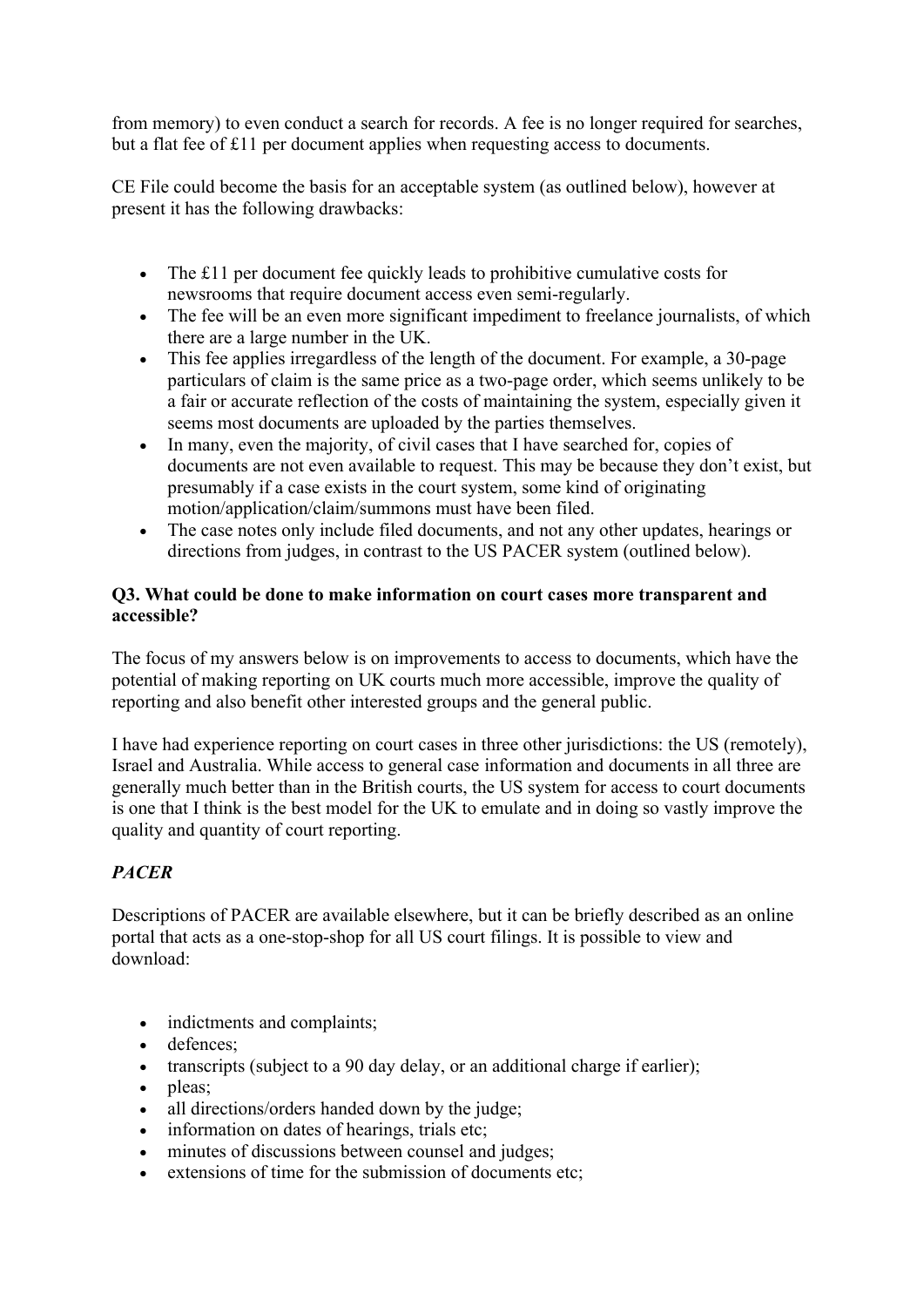- the identities and contact details of legal counsel;
- when counsel are appointed/withdrawn;
- audio files

These documents are generally made available almost immediately after they are filed, unless sealed.

Users sign up to an account and then pay a fee for searches and per page for documents (typically US\$0.10), up to a maximum of \$3 per document. Moreover, if a user spends under \$30 per month, their bill is waived and all documents viewed/downloaded *are free*. Full fee waivers are offered in some instances to users such as researchers and pro-bono lawyers.

Compared to CE File, not only does PACER offer vastly more information and documents, it is possible to access a much greater number of documents at no or little cost. It is also possible to quickly and easily access basic information about cases, such as parties, legal counsel and dates of upcoming hearings. Even getting this rudimentary information in the UK often involves a lengthy hustle.

The creation of a similar system in the  $UK$  – the basis of which already exists in CE File – is a sorely needed feature which would dramatically improve transparency of the court system and confidence in it.

To summarise, PACER offers an excellent model to emulate because of: the breadth of information available, the speed at which they are made available, the ease of access and the manageable costs (through the per-page charges, caps and waivers).

## *Other overseas examples*

The Australian model of document access for the media (I can only comment on the Supreme Courts in Victoria and New South Wales (NSW), and the Federal Court) is also much better than in the UK, but may not be possible to emulate due to the greater number of courts in the UK.

The Victorian and NSW Supreme Courts both have dedicated media staff whose main role is to assist journalists gain access to the information they need to report on cases. In my limited dealings with them they have professionally and efficiently facilitated access to documents at no cost, and are generally well-prepared for cases that are likely to gain media attention, and are ready to distribute documents on request.

For example, in my only instance of covering a civil trial in the Victorian Supreme Court, transcripts of each day's hearings were made available to journalists covering the trial at the end of the day. I have never tried to access a transcript in the UK but from what I understand it is difficult.

The Federal Court, which operates in every Australian state, also has a dedicated employee who provides updates on cases and facilitates access to documents for the media, however there is an A\$50 fee for access.

This system of having dedicated media staff works very well for journalists and would greatly improve document access and efficiency at courts such as those at the Royal Courts of